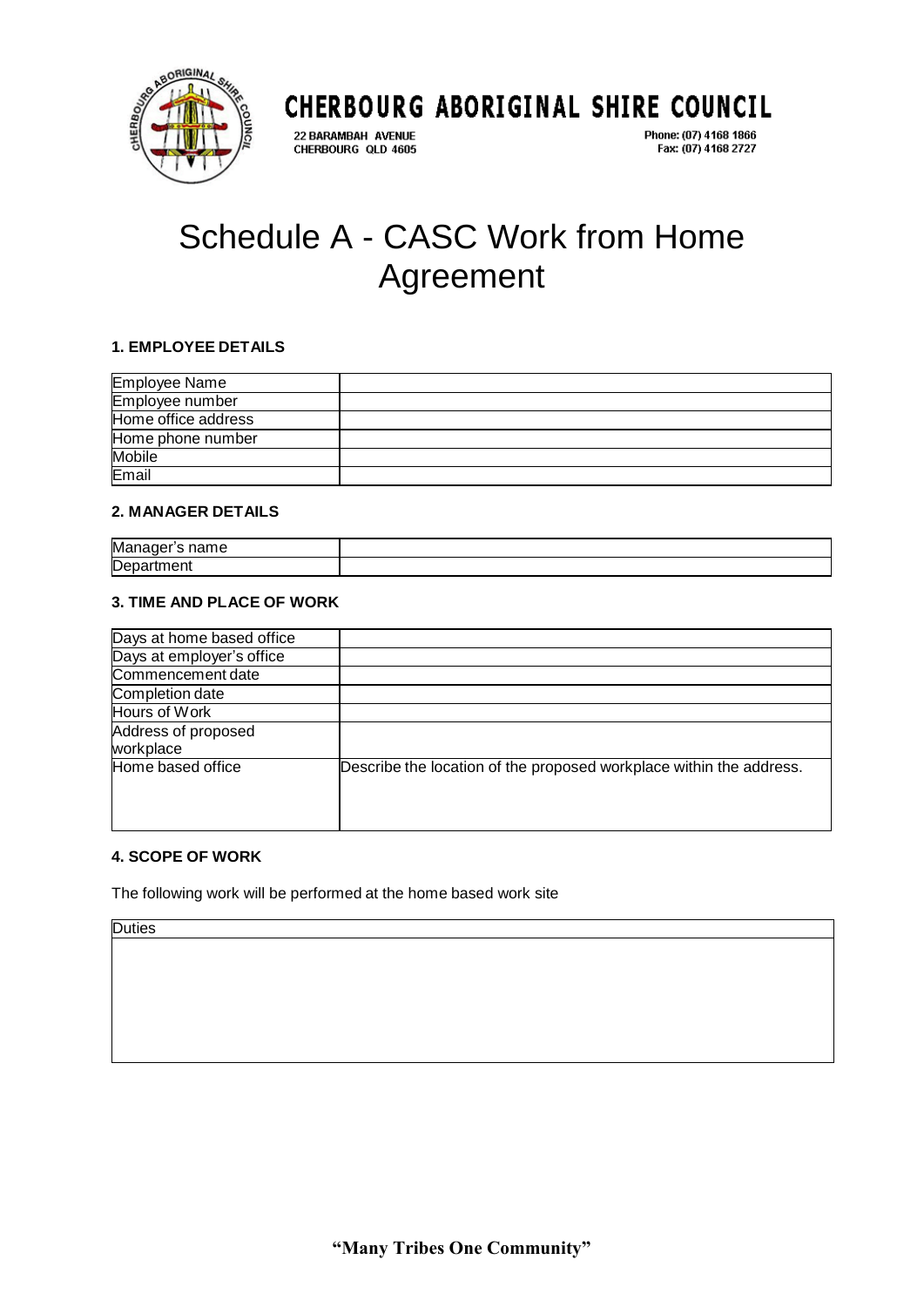

22 BARAMBAH AVENUE CHERBOURG QLD 4605

Phone: (07) 4168 1866 Fax: (07) 4168 2727

### **5. FURNITURE AND EQUIPMENT**

| The following furniture and equipment is required |                            |  |
|---------------------------------------------------|----------------------------|--|
| To be provided by Council                         | To be provided by employee |  |
|                                                   |                            |  |
|                                                   |                            |  |
|                                                   |                            |  |
|                                                   |                            |  |
|                                                   |                            |  |
|                                                   |                            |  |

Privately owned equipment should not be used without prior approval

#### **6. IT EQUIPMENT AND SERVICES** (if applicable)

Describe any IT equipment and services to be provided and special requirements, such as high speed internet access or remote access

### **7. COSTS TO COUNCIL**

| Council will pay for the following items |  |
|------------------------------------------|--|
| Item                                     |  |
|                                          |  |
|                                          |  |
|                                          |  |
|                                          |  |
|                                          |  |
| <b>TOTAL</b>                             |  |

All costs are to be met by the employee's directorate. It is the employee's responsibility to pay for modifications that add value to the home such as lighting, doors and locks.

#### **8. ADDITIONAL COMMENTS OR CONDITIONS**

E.g.: Variations to standard work hours / requirements for recording hours / supply of paper, cartridges etc.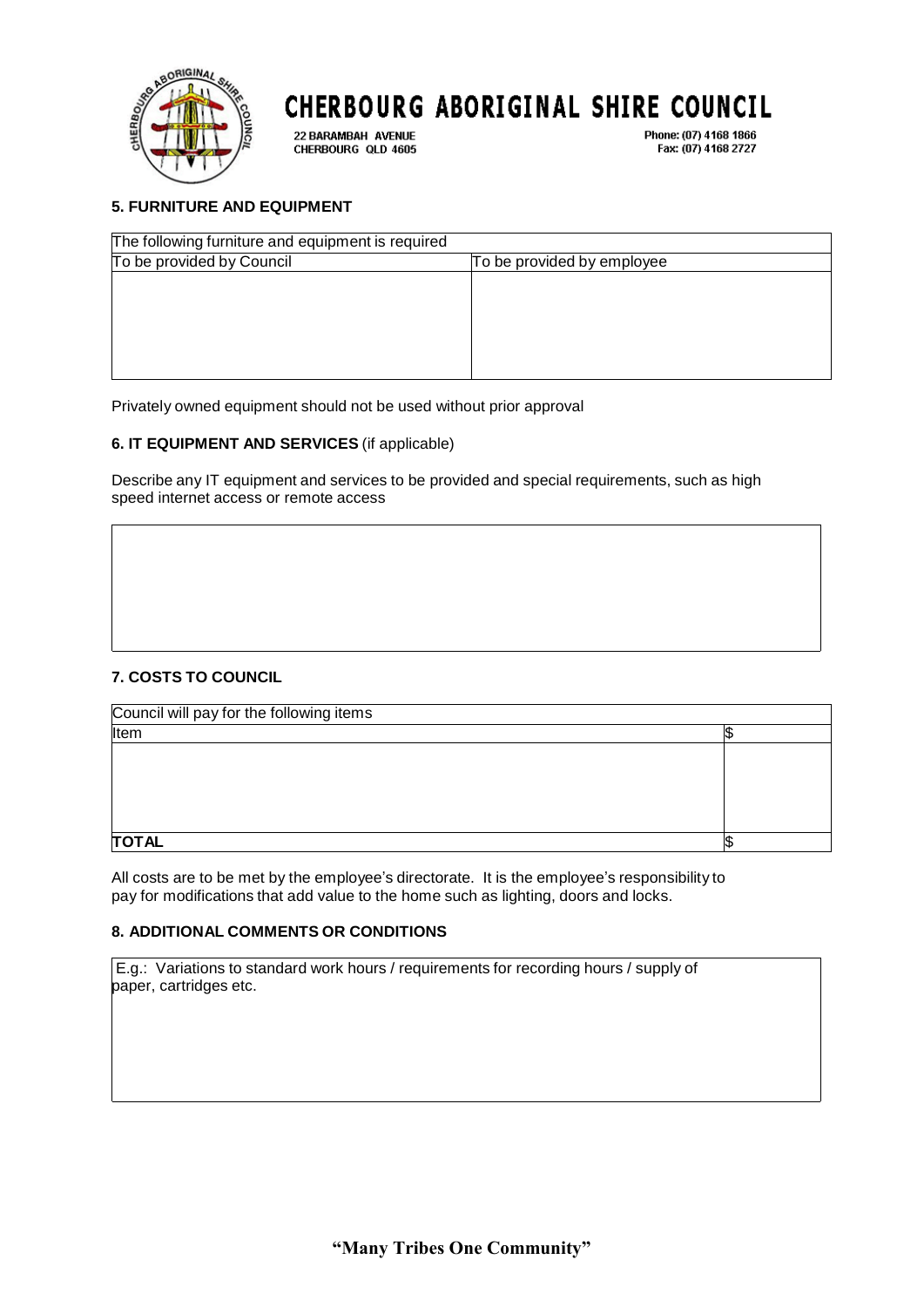

22 BARAMBAH AVENUE CHERBOURG QLD 4605 Phone: (07) 4168 1866 Fax: (07) 4168 2727

## **9. RATIONALE AND BENEFITS**

List the reason(s) for working from home and any benefits to Council and/or the employee.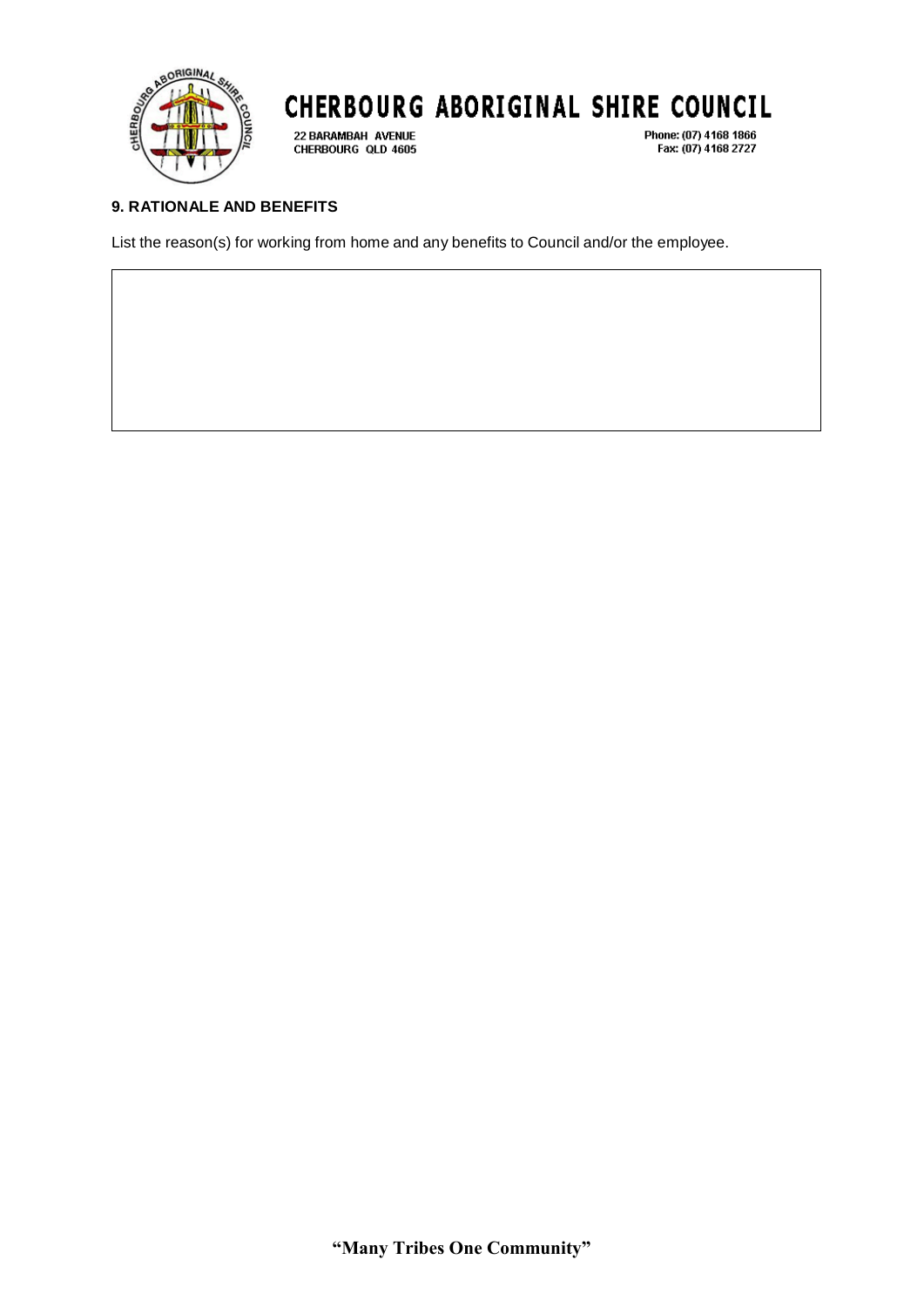

22 BARAMBAH AVENUE CHERBOURG QLD 4605

Phone: (07) 4168 1866 Fax: (07) 4168 2727

# Schedule B - CASC Work Place Health and Safety Checklist

Note: This is only a general WHS guide. For further information or WHS guidelines please contact your WHS Officer, HR or your Manager.

| <b>LIGHTING AND GLARE</b>                                                                                                                                                                                                                                                                      | Yes | No        |
|------------------------------------------------------------------------------------------------------------------------------------------------------------------------------------------------------------------------------------------------------------------------------------------------|-----|-----------|
| Ensure the computer screen is not facing an uncovered window.                                                                                                                                                                                                                                  |     |           |
| Are there are window/s in the workroom?                                                                                                                                                                                                                                                        |     |           |
| Is there ability to adjust lighting through the window?                                                                                                                                                                                                                                        |     |           |
| Ensure there is no reflection or glare on the computer screen.                                                                                                                                                                                                                                 |     |           |
| Is the desk positioned at right angles to the window or main source of light?                                                                                                                                                                                                                  |     |           |
| Is the level and positioning of overhead lighting satisfactory?                                                                                                                                                                                                                                |     |           |
| Is the layout of the work area and items to be used appropriate to prevent undue twisting or<br>lifting?                                                                                                                                                                                       |     |           |
| Is access to the work area free from obstacles?                                                                                                                                                                                                                                                |     |           |
| Are there any trip or slip hazards?                                                                                                                                                                                                                                                            |     |           |
| Is the level of noise conducive to concentration?                                                                                                                                                                                                                                              |     |           |
| Is ventilation and thermal comfort adequate?                                                                                                                                                                                                                                                   |     |           |
| Are storage facilities adequate?                                                                                                                                                                                                                                                               |     |           |
| <b>WORKSTATION AND EQUIPMENT</b>                                                                                                                                                                                                                                                               | Yes | <b>No</b> |
| Non-adjustable armrests are not recommended for working at a computer.                                                                                                                                                                                                                         |     |           |
| When seated, check that the elbows are at or slightly above the desk when arms are at the<br>side of the body and shoulders relaxed. In this position feet should be resting comfortably<br>on the floor with knees bent at 90 degrees. If this cannot be achieved a footstool is<br>required. |     |           |
| Check desk height and dimensions. Is it appropriate?                                                                                                                                                                                                                                           |     |           |
| Is the chair appropriate?                                                                                                                                                                                                                                                                      |     |           |
| Does the chair have castors?                                                                                                                                                                                                                                                                   |     |           |
| <b>COMPUTER EQUIPMENT</b>                                                                                                                                                                                                                                                                      | Yes | No        |
| Ensure the top of the computer screen is at eye level when seated in their chair.                                                                                                                                                                                                              |     |           |
| Ensure the keyboard is straight on the desk and in line with the body and the monitor.                                                                                                                                                                                                         |     |           |
| Keep the monitor at least arms distance when seated in front.                                                                                                                                                                                                                                  |     |           |
| If applicable, check with IT Operations to ensure power supply complies with any<br>Council warranty agreements.                                                                                                                                                                               |     |           |
| Are the characters on the computer display set at an appropriate size and colour for reading?                                                                                                                                                                                                  |     |           |
| Is a document holder available?                                                                                                                                                                                                                                                                |     |           |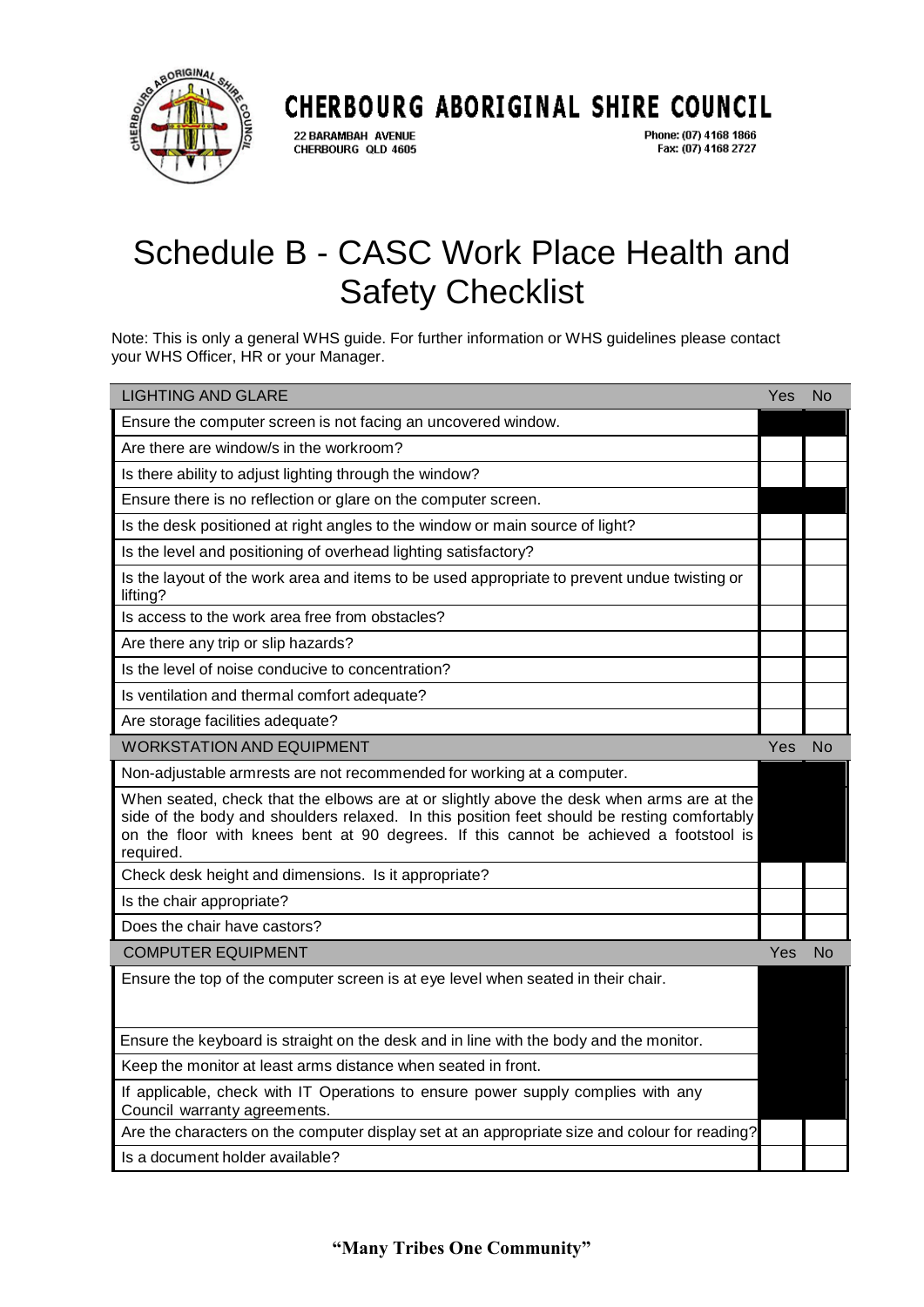

22 BARAMBAH AVENUE<br>CHERBOURG QLD 4605

Phone: (07) 4168 1866<br>Fax: (07) 4168 2727

| Is the image on the screen steady? If it flickers the refresh rate may need to be reset.                    |     |           |
|-------------------------------------------------------------------------------------------------------------|-----|-----------|
| Is the mouse being used at the same level and as close as possible to the keyboard?                         |     |           |
| <b>SAFETY EQUIPMENT</b>                                                                                     | Yes | <b>No</b> |
| Is there a first-aid kit/supplies available?                                                                |     |           |
| Is an earth leakage circuit breaker installed?                                                              |     |           |
| Ensure all electrical cords and connections are safe (undamaged, unimpeded, not<br>caught under equipment). |     |           |
| Are power boards and double adaptors being used?                                                            |     |           |
| LIST OF IDENTIFIED HAZARDS AND WHAT ACTIONS ARE REQUIRED / NOTES                                            |     |           |
|                                                                                                             |     |           |
|                                                                                                             |     |           |
|                                                                                                             |     |           |
|                                                                                                             |     |           |
|                                                                                                             |     |           |
|                                                                                                             |     |           |
|                                                                                                             |     |           |
|                                                                                                             |     |           |
|                                                                                                             |     |           |
|                                                                                                             |     |           |
|                                                                                                             |     |           |
|                                                                                                             |     |           |
|                                                                                                             |     |           |
|                                                                                                             |     |           |
|                                                                                                             |     |           |
|                                                                                                             |     |           |
|                                                                                                             |     |           |
|                                                                                                             |     |           |
|                                                                                                             |     |           |